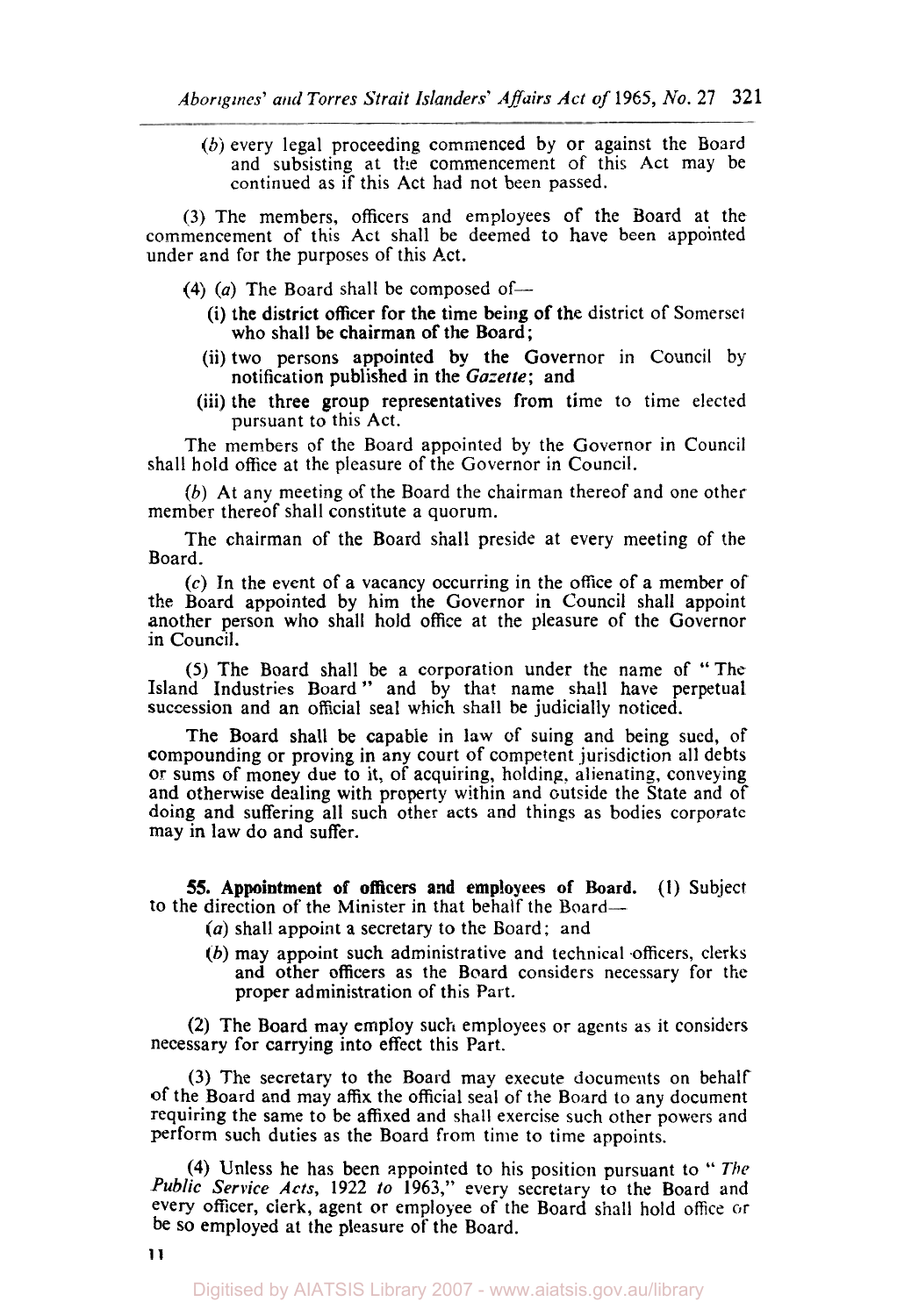*56.* (1) Acquisition of **land and property.** The Board may acquire by purchase, lease, grant, or otherwise and hold land for carrying out any of the purposes of this Part and Schedule I to this Act, and may also purchase, construct, maintain, and alter such buildings, warehouses, vessels, wharves, tramways, plant, machinery, and other works, improvements, and things as it shall consider necessary or desirable for the purposes of this Part and Schedule I to this Act.

**(2)** Powers with respect **to** property. The Board shall, with respect to any of its property and any estate or interest therein, have the power-

- *(a)* to sell, lease, exchange, or make partition;
- *(b)* to accept or make surrender of leases;
- **(c)** to assign, reconvey, or discharge mortgages, securities, or other obligations, either wholly or in part;
- $(d)$  to enter into, modify, or alter any contract or agreement with any person for all or any of the purposes of this Part and Schedule I to this Act; and
- *(e)* generally to exercise all other rights, powers, functions, and authorities thereover.

(3) Any such property may from time to time be sold **or** disposed of upon such terms and conditions in all respects as the Board thinks proper.

57. Other powers of the Board. Subject to this Part and to the provisions contained in Schedule I to this Act, the Board shall have and may exercise all the rights, powers, duties, and obligations set out in Schedule I to this Act.

**58.** Annual **report** of **Board. The** Board shall at the end of each year furnish to the Minister a full report of its operations.

In this section the term " year " means the period of time from and including the first day of April in any calendar year to and including the last day of March in the next succeeding calendar year.

**59. Audit of Board's accounts.** At least once in each year the accounts of the Board shall be audited by the Auditor-General who shall have, with respect to such audit and accounts, all the powers and authorities conferred upon him by " The *Audit Acts,* **1874** *to* 1963," and who shall report thereon.

## **PART VIII-REGULATIONS AND SPECIAL RULES**

*60.* **Power to make regulations.** The Governor in Council may from time to time make regulations not inconsistent with this Act which are necessary, desirable or convenient for carrying this Act into effect **or** for achieving or for better achieving the objects and purposes of this Act, and without in any way limiting the generality of the foregoing powers may make such regulations conferring, providing for, and regulating in relation to all or any of the following matters:-

- **(1)** The powers, authorities, duties and functions of the Director, district officers and other officers appointed for the purposes of this Act and the exercise or performance of such powers, authorities, duties and functions;
- **(2)** The establishment of Aboriginal courts, the constitution, jurisdiction, powers, authorities, duties and procedures of such courts, the carrying out of sentences imposed by such courts,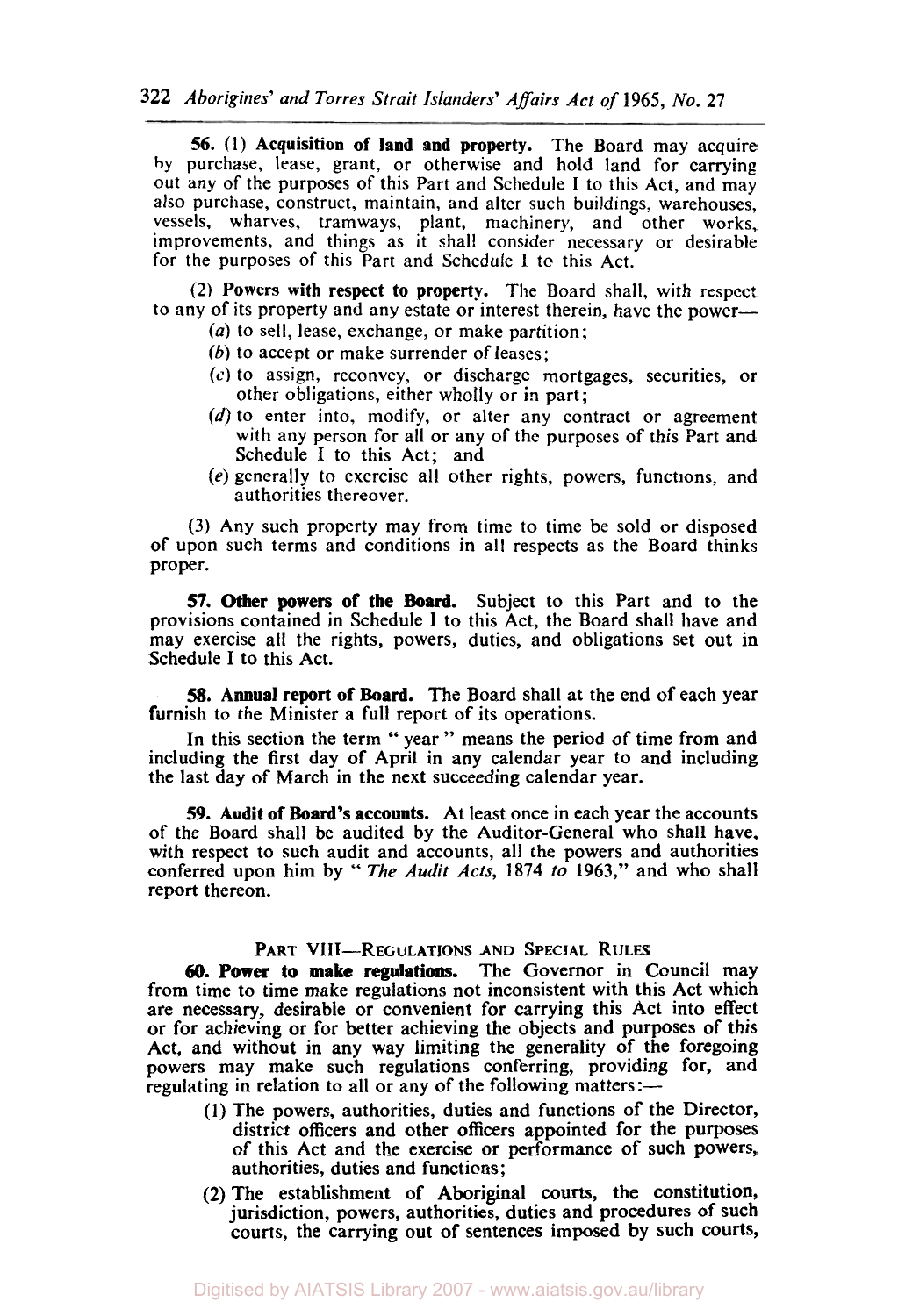the enforcement and appropriation of penalties imposed by such courts and the institution of appeals from decisions of such courts;

- (3) The jurisdiction, powers, authorities, duties and procedures of Island courts, the carrying out of sentences imposed by such courts, the enforcement and appropriation of penalties imposed by such courts, appeals from decisions of such courts and the review of sentences and penalties imposed by such courts;
- **(4)** The preservation, development, assimilation. integration, education, training and employment of assisted Aborigines and assisted Islanders;
- *(S)* Matters relating to the health and medical treatment, both preventive and curative, of assisted Aborigines and assisted Islanders ;
- (6) The discipline and good order of reserves and the control of assisted Aborigines and assisted Islanders on reserves;
- *(7)* The establishment on reserves for Aborigines of Aboriginal councils, the composition of such councils, the method by which such councils are to be constituted, the powers, duties and functions of such councils and the rules pertaining to the conduct of meetings of such councils;
- (8) The inspection of reserves;
- (9) The establishment of police on reserves for Aborigines, the composition of and terms of service in such police and the powers, authorities, duties and functions of such police;
- **(10)** The establishment of Aboriginal gaols and Island gaols on reserves, the discipline and control of such gaols and the serving therein of sentences imposed on assisted Aborigines and assisted Islanders;
- **(1 1)** The employment of assisted Aborigines and assisted Islanders on vessels and elsewhere;
- (12) The granting of aid (in money or in kind) **to** assisted Aborigines and assisted Islanders and descendants of Aborigines or Islanders, the conditions upon which such aid may **be** granted and the liabilities **to** be incurred by any person to whom such aid is granted:
- (13) The care of children of assisted Aborigines or assisted Islanders other than such children who are in the care, protection or control of the Director of the State Children Department;
- **(14)** The employment and apprenticeship of children of assisted Aborigines or assisted Islanders other than such children who are in the care, protection or control of the Director of the State Children Department;
- **(15)** The establishment and maintenance of a welfare fund to be known as the Aborigines' Welfare Fund for the general benefit of persons having a strain of Aboriginal blood, the payments into and disbursements from such fund and the management and control of such fund;
- **(16)** The establishment of such trust funds as may be necessary or desirable for the management and control of property of assisted Aborigines or assisted Islanders and the estates of deceased or missing assisted Aborigines **or** assisted Islanders and unclaimed moneys;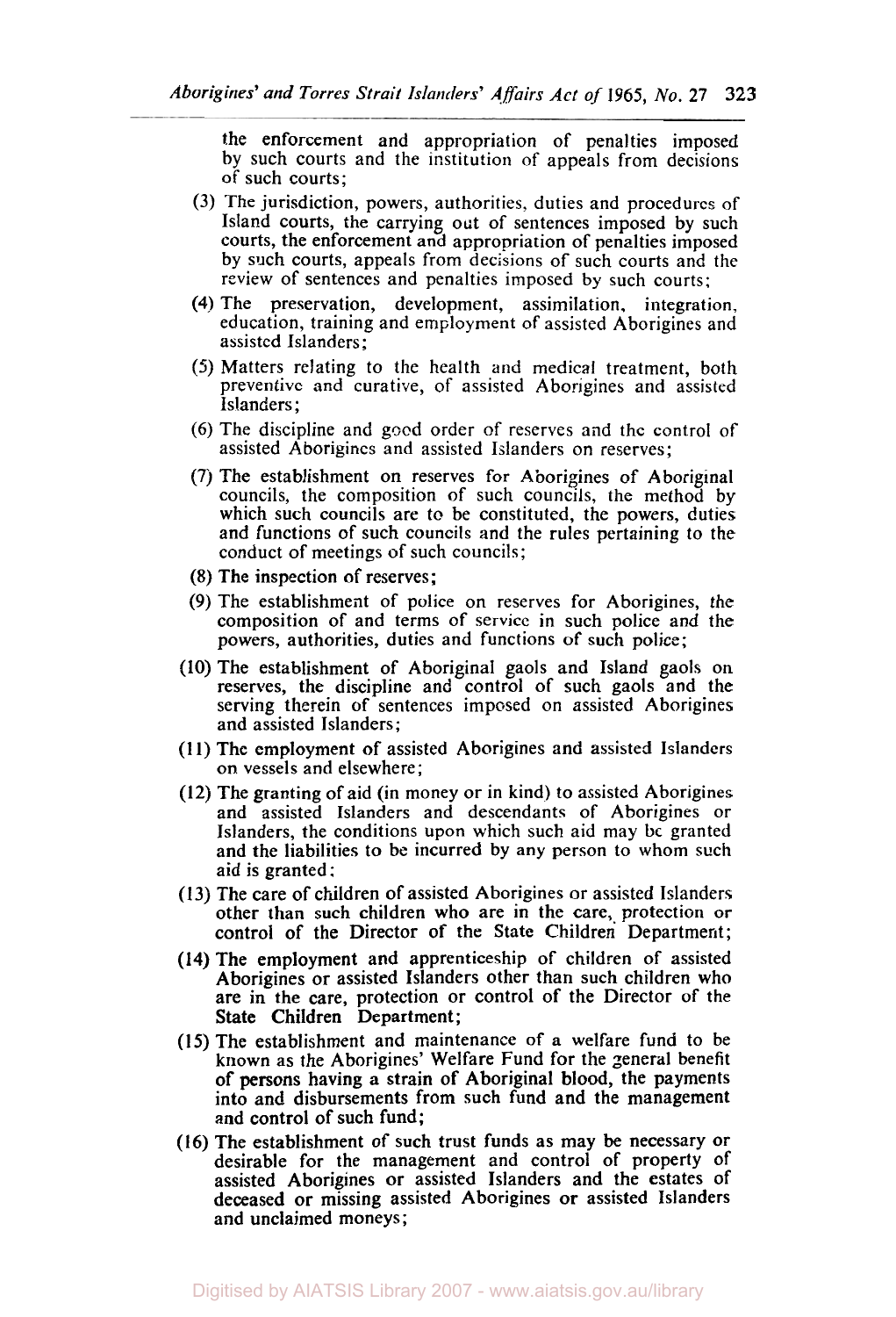- (17) The powers, authorities and duties of the Director in relation to the administration of estates of deceased or missing assisted Aborigines or assisted Islanders;
- **(18)** The classes of persons who should succeed to the estates of deceased or missing assisted Aborigines or assisted Islanders where it proves impracticable to ascertain the person or persons entitled in law to so succeed and the order and proportions in which members of such classes shall so succeed;
- **(19)** The management and control of the Island Fund and the payments into and disbursements from such fund;
- (20) The customs and practices of assisted Aborigines and assisted Islanders which, in the opinion of the Director, are likely to be injurious to the health or well-being of any person;
- (21) The harbouring of assisted Aborigines or assisted Islanders in or upon premises or vessels;
- **(22)** Trading in or parting with possession of property of the State on issue to an assisted Aborigine or assisted Islander;
- (23) The entry upon reserves by persons other than assisted Aborigines or assisted Islanders resident upon such reserves and the visiting of camps of Aborigines by persons other than Aborigines ;
- (24) The framing of an annual budget by an Island council or any community council, the form in which such budget shall be framed, the books of account to be kept by an Island council or any community council and the operation of such a council under an annual budget;
- (25) The establishment and the management and control of insurance funds to indemnify assisted Islanders against loss or damage to vessels or plant and to compensate assisted Islanders and their dependants in respect of death **or** personal injury suffered by any person in the course of his employment in cases where compensation therefor is not payable under " *The Workers' Compensation Acts,* **1916** *to* **1964,"** the basis on which such indemnity or compensation is to be paid and the manner in which such funds shall be maintained;
- **(26)** The procedure and form of election of chairman, deputy chairman, councillors and group representatives held pursuant to this Act and the appointment of returning officers in respect of such elections;
- **(27) The** procedure and rules to govern the meetings **of** Island councils or of group representatives;
- **(28)** The appointment of **a** clerk **of** an Island council and other officers of an Island council;
- **(29)** The furnishing by an Island council of returns and information touching any matter within the jurisdiction **of** such a council and the inspection of the records **of** an Island council **by** or on behalf of the district officer;
- (30) The holding and conduct of meetings of the Board;
- (31) The keeping of books of account and records by the Board either generally **or** in relation to any business, trade or occupation, the manner in which and the persons by whom such books and records are to be kept;
- **(32)** The manner in which the Board may perform its activities under this Act;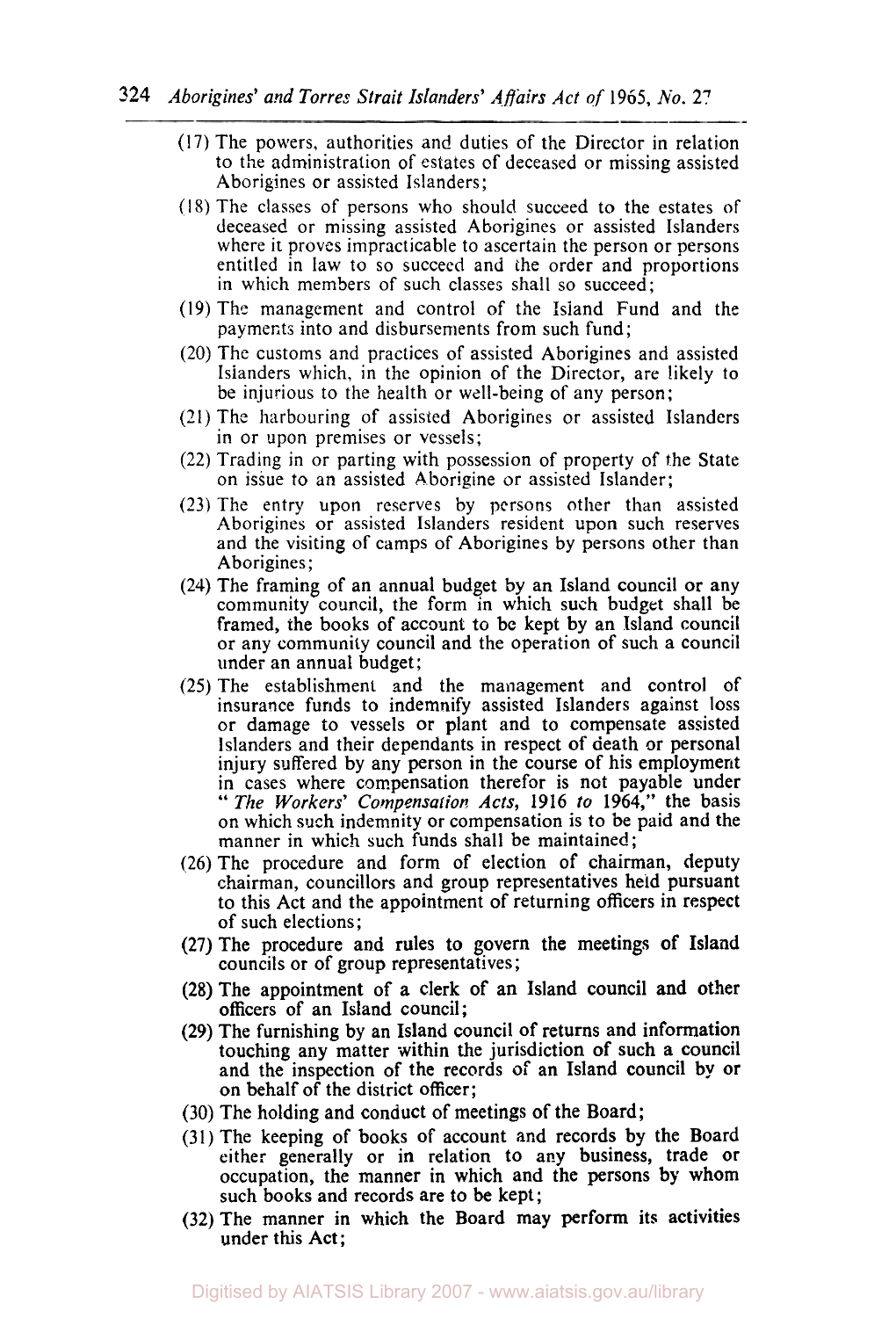- (33) The powers, authorities and duties of officers, employees and agents of the Board and the conduct of such persons and all other persons in, on and about the property of the Board;
- (34) Trespass, or damage to property of the Board;
- (35) Penalties for breaches of regulations made under this Act and the court before which any such penalty may be recovered:
- (36) The forms to be used in **or** for the purpose of any application, reference, appeal or other proceeding made or instituted pursuant to this Act and the procedures to be followed therein;
- (37) Fees to be paid under this Act and the purposes for which such fees shall be payable;
- (38) All matters and things which are by this Act required or permitted to be prescribed and in respect of which the method by which they are to be prescribed is not otherwise provided.

For the purposes of this Act the power to regulate includes the power to prohibit.

**61.** Special rules. The Governor in Council may from time to time make special rules not inconsistent with this Act which are necessary, desirable or convenient for carrying this Act into effect or for achieving or for better achieving the objects and purposes of this Act. and without in any way limiting the generality of the foregoing powers may make such special rules in relation to all or any of the matters and purposes set forth in the last preceding section as subject-matter for regulations.

**62.** (I) Application of regulations. Regulations may be made under this Act so as to apply to all assisted Aborigines or all assisted Islanders or both or in relation to all reserves for Aborigines or all reserves for Islanders or both.

(2) Application of special rules. Special rules may be made under this Act so as to apply to one or some assisted Aborigines or one or some assisted Islanders or both or in relation to one or some reserves for Aborigines or one or some reserves for Islanders or both.

A special rule may be made under this Act so as to exclude the application of a regulation in the case or cases specified in such rule.

(3) Regulations and **rules** made **on** passing of Act. Regulations and special rules may be made upon the passing of this Act.

**63. Publication** of Orders in Council, regulations and special **rules. (1)** Every Order in Council, regulation and special rule made under this **Act** shall-

*(a)* be published in the *Gazette;* 

- (b) upon such publication be judicially noticed and such publication shall be conclusive evidence of the matters contained therein ;
- *(c)* take effect on and from the date of such publication unless a later date *is* specified in such Order in Council, regulation or special rule for its commencement when in such event, it shall take effect on and from that later date; and
- (d) be laid before the Legislative Assembly within fourteen sitting days after such publication if the Legislative Assembly is in session and, if not, then within fourteen sitting days after the commencement of the next session of the Legislative Assembly.

**(2)** If the Legislative Assembly passes a resolution of which notice has been given at any time within fourteen sitting days after an Order in Council, regulation or special rule has been laid before it disallowing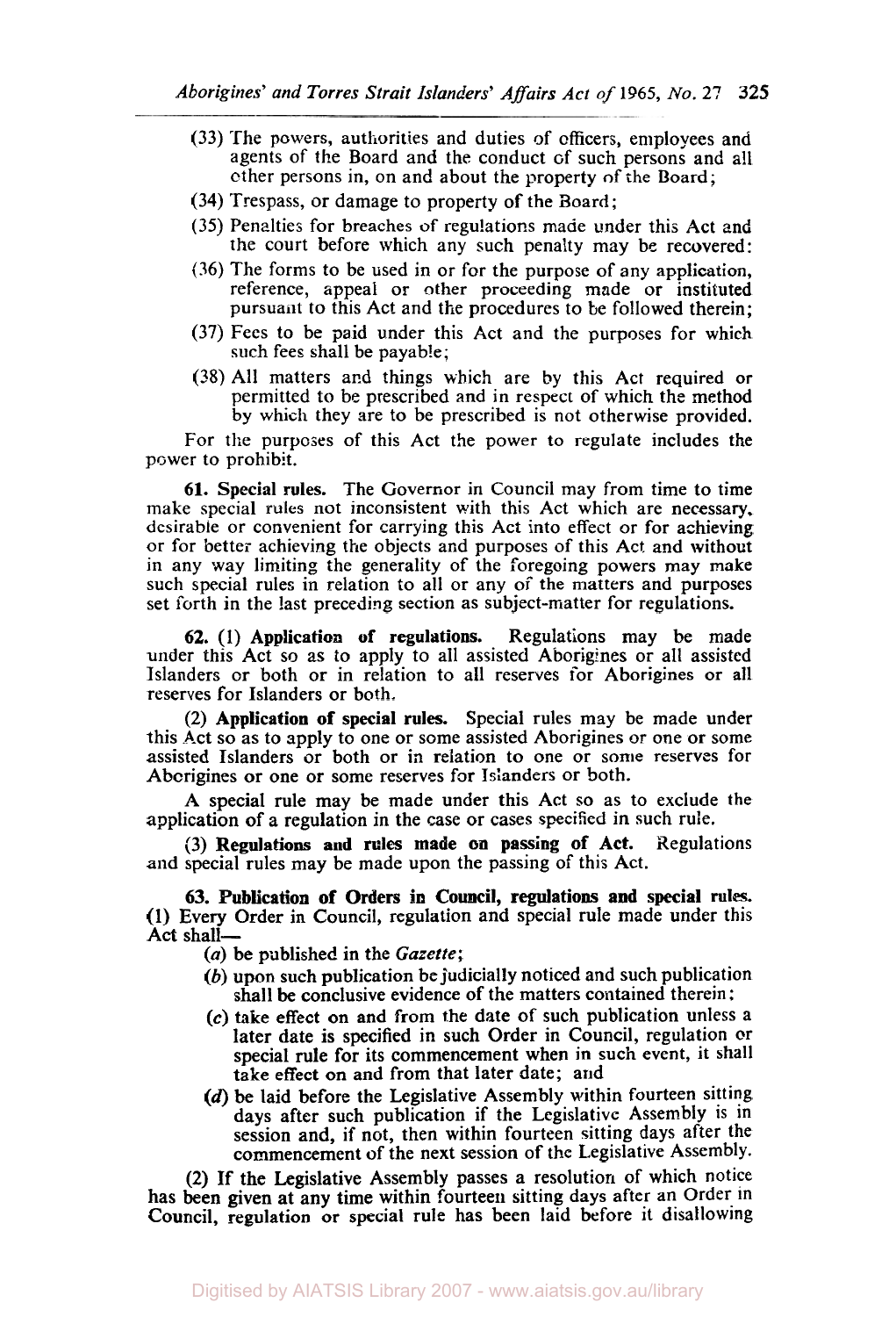such Order in Council, regulation or special rule or any part thereof, that Order in Council, regulation or special rule or, as the case may require, part shall thereupon cease to have effect but without prejudice to the validity of anything done or omitted to be done in the meantime or to the making of a further Order in Council, regulation or special rule as the case may be.

## PART IX-GENERAL PROVISIONS

## **64.** Offences. Any person who-

- *(a)* does or omits to do or attempts to do or to omit to do any act for the purpose of enabling or aiding an assisted Aborigine or an assisted islander to commit an offence against this Act; or
- (h) does any act or attempts to do any act for the purpose of counselling or procuring an assisted Aborigine or an assisted Islander to commit an offence against this Act; or
- $(c)$  assaults, resists, intimidates or wilfully obstructs any district officer or other officer appointed under or for the purposes of this Act or any other person in the exercise of his powers or in the discharge of his duties under this Act, or who attempts so to do,

commits an offence against this Act.

**65. Institution of proceedings.** All actions and proceedings against any person for the recovery of wages alleged to be due to an assisted Aborigine or an assisted Islander or for any breach of an agreement entered into by such person pursuant to this Act may be instituted and carried on by and in the name of a district officer or any person authorized in writing in that behalf by the Director.

**(1)** In any proceeding to enforce a penalty **66. Evidentiary aids.**  under this Act-

- (a) the averment in a complaint that any person named therein is an assisted Aborigine or, as the case may require, an assisted Islander shall be evidence of the fact averred until the contrary be proved ;
- (b) the averment in a complaint that an assisted Aborigine or, as the case may be, an assisted Islander was transferred to or is or was, at the time referred to therein, residing on a reserve pursuant to this Act, shall be evidence of the fact or facts averred until the contrary be proved;
- **(c)** it shall not be necessary to prove the signature of the Director or that any person is **a** district officer, regional district officer or assistant district officer;
- (d) it shall not be necessary to prove the limits of any reserve.

**(2)** A certificate purporting to be signed by the Director that any person named therein is, or was at the time specified therein, an assisted Aborigine or assisted Islander or that in relation to any such person a certificate of entitlement has been and remains cancelled shall for all purposes be sufficient evidence of the fact so certified until the contrary be proved.

**67. Powers of Stipendiary Magistrate upon an application or reference. (1) A** Stipendiary Magistrate to whom any application or reference is made pursuant to this Act, otherwise than as a Magistrates Court-

(a) subject to the next succeeding subsection, may determine who should be permitted to be present at any hearing of such application or reference;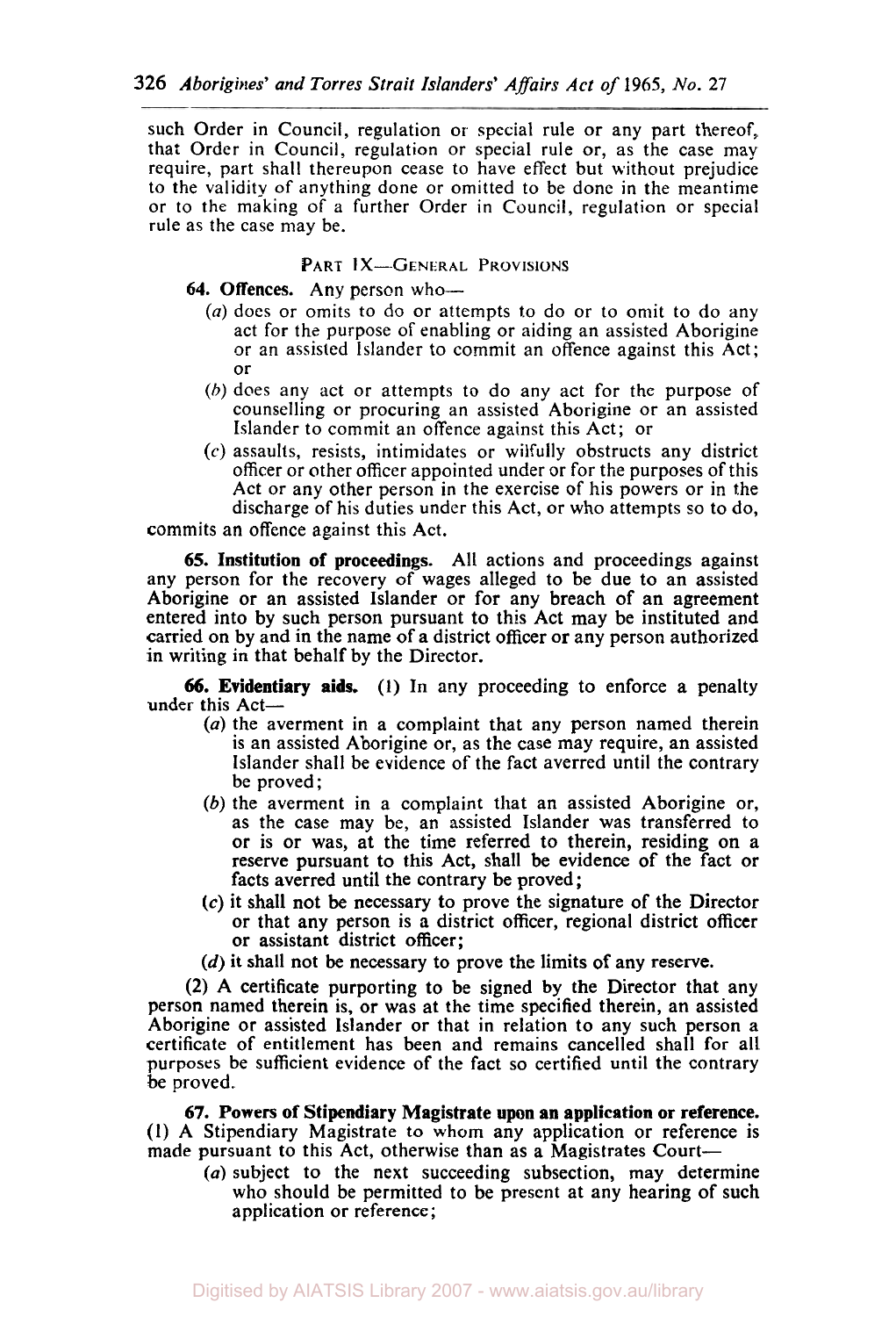- (b) shall not be bound by the rules or practice of any court or tribunal as to procedure or evidence, but may conduct the proceedings before him and inform himself on any matter in such manner as he thinks proper;
- *(c)* shall receive such evidence relevant to such application or reference as may be offered before him;
- (d) shall have and may exercise all the powers, authorities, protection and jurisdiction of a commission under "The *Commissions of Inquiry Acts,* 1950 *to* 1954," except such as are confined to a chairman of such a commission who is a Judge of the Supreme Court.

(2) Upon such an application or reference, the Director and every person likely to be directly affected by any order or decision made therein shall be entitled to appear and may appear in person or by counsel or solicitor or any other representative approved by such Stipendiary Magistrate.

(3) Any provision of this Act authorizing such an application or reference and the power of a Stipendiary Magistrate to hear such an application or reference shall be read and exercised subject to section 4A of " *The Commissions of Inquiry Acts,* 1950 *to* 1954."

**68. Authority of order, &c., of Director.** An order, declaration or certificate made or granted by the Director pursuant to this Act shall, while it continues to operate, be sufficient and lawful authority for any officer appointed under or for the purposes of this Act and any member of the Police Force to take into custody any person in relation to whom such order or declaration was made or certificate was granted and to convey such person to any place named in such order, declaration or certificate or to remove such person from any such place or from any place wherein, upon the making of such order or declaration or the grant of such certificate, he has no lawful authority to be.

**69. Proceedings for offences.** (1) Any person who contravenes or fails to comply with any provision of this Act or of the special rules made from time to time under this Act commits an offence against this Act.

(2) Except as is otherwise in this subsection provided a proceeding to enforce a penalty under this Act shall be by way of summary proceeding under " The Justices *Acts, 1886 to* 1964," on the complaint of a district officer or any person authorized in writing in that behalf by the Director.

Where it is prescribed that an assisted Aborigine or an assisted Islander who is alleged to have committed an offence against this Act shall be proceeded against in respect of that offence in an Aboriginal court or, as the case may be, an Island court, **a** proceeding in respect of such offence shall not be cognizable by a Magistrates Court.

(3) Any person who commits an offence against this Act is liable, when a penalty is not otherwise provided, to a penalty of one hundred pounds or **to** imprisonment for six months or to both such penalty and imprisonment.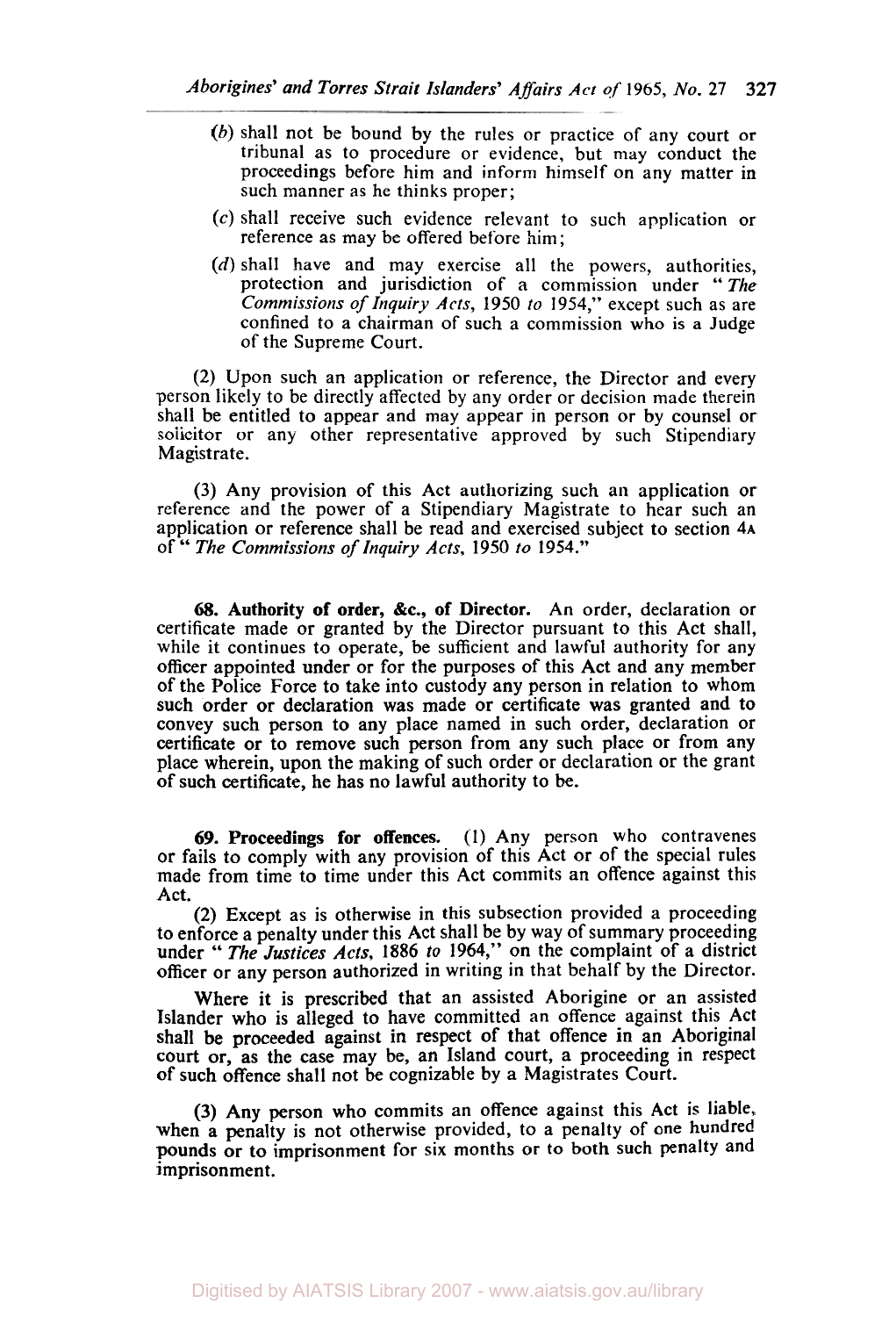**(4)** In any proceeding before a Magistrates Court in respect of an offence alleged to have been committed by an assisted Aborigine or an assisted Islander it shall be a defence to prove that the defendant has already been dealt with, pursuant to this Act, for that offence before an Aboriginal court or, as the case may be, an Island court of competent jurisdiction.

*(5)* Notwithstanding the provisions of " *The* Justices *Acts,* 1886 to 1964," a complaint for an offence against this Act may be heard and determined by a Magistrates Court at any place appointed for holding such a court:

Provided that a court having jurisdiction to hear and determine such a complaint solely by virtue of this subsection shall not exercise that jurisdiction when it appears to the court to be unreasonable to cause the defendant to appear before that court at the place where it is then sitting.

The Magistrates Court which hears and determines such a complaint may make orders for the safe-keeping. detention, seizure or sale of any vessel concerned in the offence and of ail things found thereon as such court considers just.

## **SCHEDULE** I

1. The Board may-

[Section **57]** 

- (I) Carry on the business, trade, or occupation, as the case may be, of banker, blacksmith, builder, carpenter, commission agent, common carrier (whether by land or water), dealer (wholesale or retail), engineer, exporter, factor, farmer, fisherman (including fishing for pearl-shell, trochus-shell, and beche-de-mer), forwarding agent, freight contractor, general merchant, grazier, importer, ironworker, joiner, labour agent, lighterman, manufacturer, mineowner, money-lender, plumber, shipping agent, ship's chandler, shipbroker, shipbuilder, shipowner, shopkeeper, stevedore, storekeeper, timber merchant, tinsmith, trustee, warehouseman, wharfinger, or any other trade or business incidental or ancillary to any such business, trade, or occupation as aforesaid, or which in the opinion of the Board can be effectually carried on in connection with any such business, trade, or occupation.
- **(2)** Acquire from time to time and either by construction, purchase, lease, or otherwise all such buildings, premises, plant, machinery, equipment, and stock as may in the opinion of the Board be necessary or desirable for the carrying on by the Board of any such business, trade, or occupation as aforesaid.
- (3) Acquire and distribute information relating to or as to the best manner of carrying on any such business, trade, **or** occupation as aforesaid; and undertake the education, instruction, and training of islanders or other persons in any such business, trade, or occupation, and for that purpose establish, maintain, and conduct all such schools and classes as the Board may deem necessary; and enter into contracts of apprenticeship with any such person as aforesaid.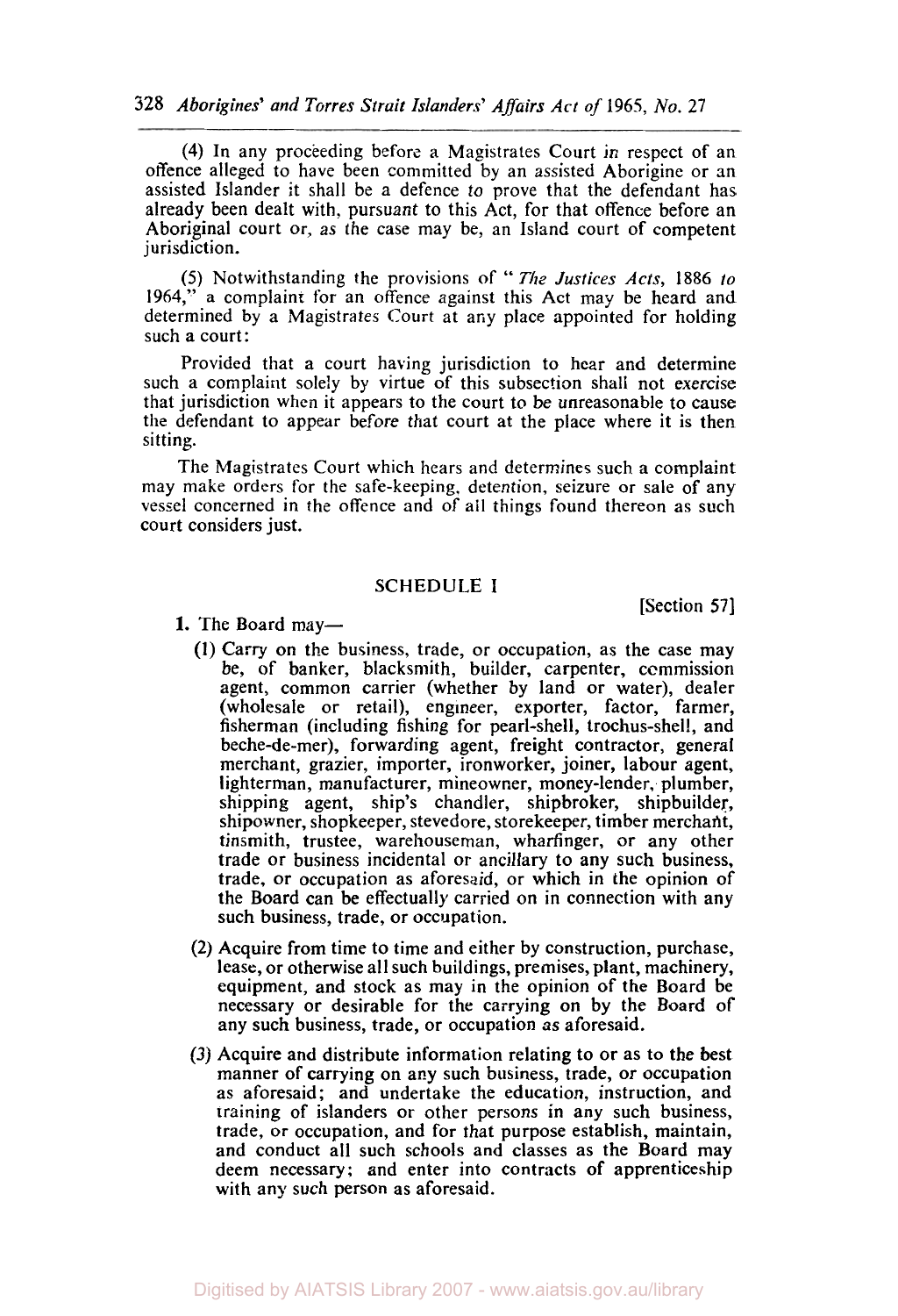- **(4)** For the purpose of carrying on any such business, trade, **or**  occupation as aforesaid, have and exercise all such powers, authorities, and discretions, and do all such acts and things as a private person carrying on business in Queensland might have or exercise or do.
- (5) Cause investigations to be made, and from time to time report and make recommendations to the Director, upon all or any of the following matters:—
	- (a) Any question relating to any trade, commerce, or business carried on by or in which Islanders are interested or engaged;
	- (b) Markets for goods produced or manufactured by Islanders, and trade with other countries in, and the method of marketing, such goods;
	- (c) Generally as to how the trade, industries, and commerce of Islanders can be best encouraged, developed, and protected.
- (6) Finance any such business, trade, or occupation as aforesaid. and for that purpose raise money on loan from the Treasurer, the Director, the Corporation of the Agricultural Bank, or any bank or financial institution or person, and mortgage or assign property of the Board (including contracts between the Board and Islanders or other persons relating to or arising out of any such business, trade, or occupation as aforesaid).

**2.** Any surplus profits of the Board shall be allocated or appropriated by the Governor in Council **for** the general welfare of Islanders or in such manner as the Governor in Council shall from time to time determine :

Provided that no portion of any such surplus profits shall be paid into the Consolidated Revenue.

## SCHEDULE II

[Section **51]** 

#### Eastern Group

Murray Islands (Mer, Dauar, Waier) Nepean Island (Edgor) Darnley Island (Erub) Merad Cay<br>Stephen Island (Ugar) Mamble Cay Stephen Island (Ugar) Bramble (Stephen Island (Zapker) Bramble (Stephen Island Cay Campbell Island (Zapker)

#### Central Group

Yorke Island (Massig) Bourke Island<br>Cap Island (Mukar) Bourke Island Cap Island (Mukar) Kebiken Islan<br>1981 - Yam Island (Turtle Backed) Kuken Island Yam Island (Turtle Backed) Auken Island Coconut Island (Parremar) Sue Island (Warraber) (Keats Island (Homogar)<br>Bet Island (Burrar) (Saddle Island (Ulu) Bet Island (Burrar) Saddle Island (Ulu)<br>Poll Island (Guijar) Saddle Island (J Two Brothers Island (Gabar) Long Island (Sassie) Rennel Island (Mauar)<br>Aureed Island (Aurid) Aureed Island (Aurid)<br>
Halfway Island (Damuth)<br>
Marsden Island (Egabu) Layoak Island

Dungeness Island (Jeaka)<br>Long Island (Sassie) Marsden Island (Egabu)